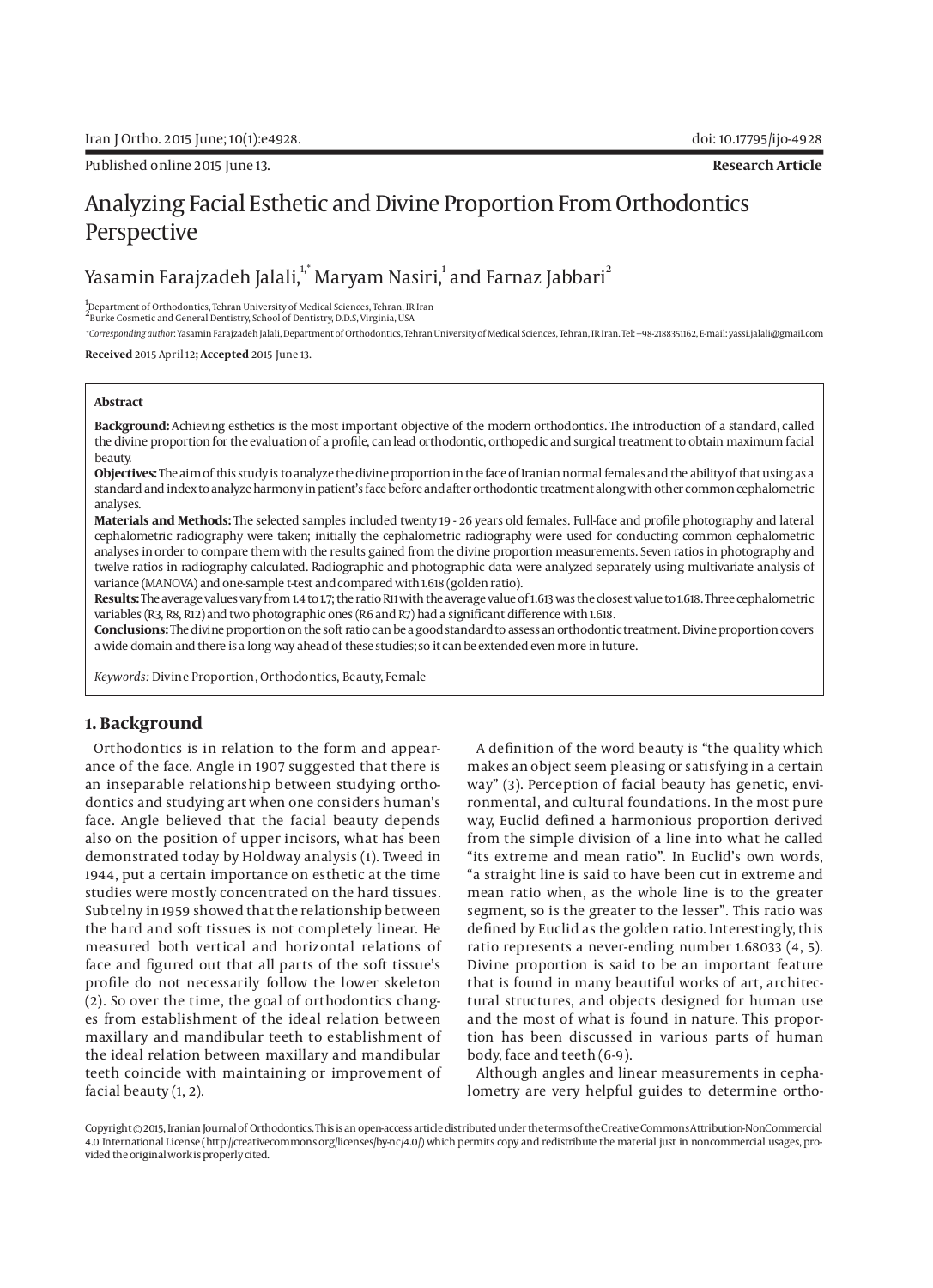dontics and surgery treatments, the divine proportion is another method that can help the dentist to find areas which have the most harmony and balance and hence is the best way to achieve a harmony in esthetics and mostly lead to adaptability and functional efficiency (10).

In 1984, Ricketts reported about a significant number of golden proportions when analyzing the facial skeleton and overlying soft tissue. He was strong advocate of the use of these divine proportions as a guide for planning the correction of dentofacial deformities via orthognathic surgery (11-13). Marquardt, who developed a beauty mask based on the divine proportion, showed that regardless of race or age, a face is deemed beautiful if it conforms to this beauty mask (14).

The wonderful results of Ricketts convinced us to analyze his variables among our population, because we can use them in the orthodontic treatments only when they are the case in the Iranian race and in this condition we can even use orthognathic surgery to reach normality, harmony and beauty, which are among the goals of orthodontic treatments.

#### **2. Objectives**

The aim of this study is to analyze the divine proportion in the face of Iranian normal girls and the ability of that using as a standard and index to analyze harmony in patients' face before and after orthodontic treatment along with other common cephalometric analyses.

## **3. Materials and Methods**

Twenty female with a normal full face and profile views between the age of 19 and 26 years were invited to participate in this investigation. The most of the participants was recruited from medical, dental and nursery schools of Medical Sciences University of Shiraz. The participants were informed on the characteristics of the study and agreed to participate by signing an informed consent form.

In the first part of the investigation the subjects standardized full-face and profile photographs and also lateral cephalometric radiography was taken. The subject's heads were oriented in the natural head position, and a standardized photographs and radiographs of each subject were taken by the same operator.

In the second part of this study and in order to evaluate the divine proportion in subjects face, their necessary measurements were taken. Measurements of soft tissue were made only on the full-face photographs, because for analyzing the profile photographs we needed the tragus of ear, which was unavailable because of wearing scarf. Moreover, in full-face photographs it was difficult to determine the exact location of trichion and made our measurement problematic; thus the relevant measurements were ignored.

The following proportions were considered (Figure 1):

P1. S t- Me: Al - St P2. Mc - Al: St - Al P3. Al - Me: Mc - Al P4. Mc - St: St - Me P5. Mc - Lc: Da - Da P6. Ch - Ch: Ln -Ln P7. Lc - Lc: Ch - Ch

Lateral cephalometric radiographies were used for conducting common cephalometric analyses in order to compare them with the results gained from the divine proportion measurements.

Normal measurements, which were performed on the cephalometry: facial angle, angle of convexity, Y-axis, SNA, SNB, ANB, IMPA, inter incisal angle, U1 to SN, Wits appraisal and Jarabak index.

Soft tissue measurements: E-line, soft tissue nasion, tip of the nose, convexity of upper lip, labiomental fold, and soft tissue pogonion

The following ratios were then calculated (Figure 2):

R1. S - N: S - Ba

R2. N - CC: CC - Ar

R3. Ptv - Or: Ptv - GL

- R4. ANS PNS: PNS ramus
- R5. maxillary depth: pharyngeal depth

R6. Xi - Pm: Co - Xi

R7. Ramus height: ramus depth

R8. CC - Gn: CC - Go

R9. ANS - Xi to Gn: CC - ANS to Xi

R10. Pt - 1st molar: 1st molar - lower incisor

R11. A - Pm: FH - A

R12. Lower incisal edge - Pm: A - lower incisor edge

Ricketts has measured these proportions through working with his computer composite samples, which were a combination of normal samples; and he has measured them with the golden divider. However, since we had not access to the mentioned tools, we used manual measurement method for all tracings.

Radiographic and photographic data was analyzed using multivariate (ANOVA) and one-sample t-test and compared with 1.618 (golden ratio).

## **4. Results**

Descriptive results of statistical analysis of cephalometric and photographic data are indicated in Tables 1 and 2. The average values vary from 1.4 to 1.7; the ratio R11 with the average value of 1.613 was the closest value to divine proportion.

The P-value of less than 0.005 is shown a significant difference with value 1.618. Therefore, Wits apprasial, for cephalometric variables, three items ( R3, R8, and R12) and two items (R6 and R7) in photographic variables had a significant difference with 1.618.

As photographic findings showed, all vertical ratios were compatible with the divine proportions. These ratios were: nose bottom: mouth; nose bottom: chin; nose flair: nose bottom; eyebrow top: eye top; mouth: chin.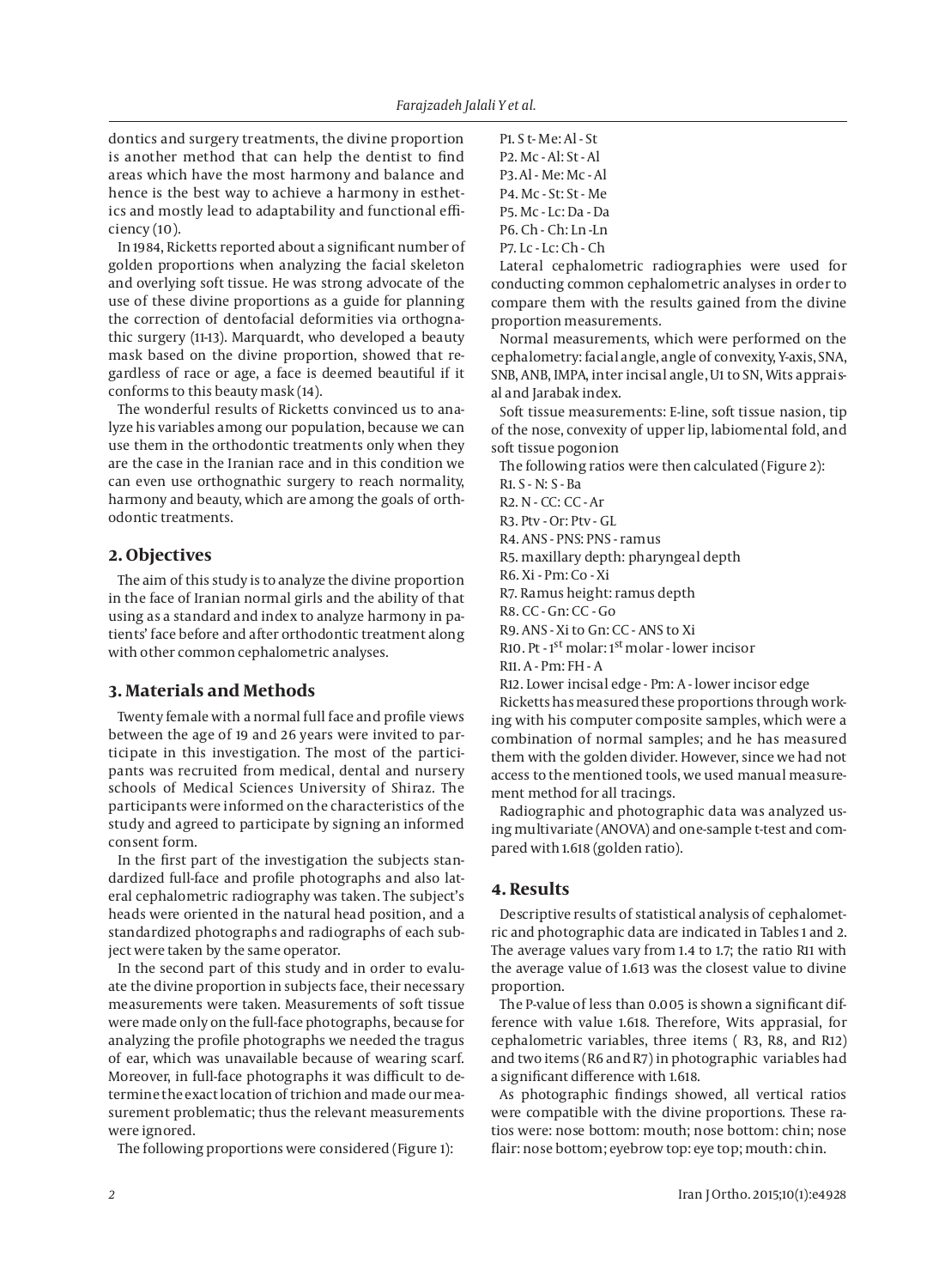*Farajzadeh Jalali Y et al.*





**Figure 1.** Ratios Were Taken in Full Face Photographs **Figure 2.** Ratios Were Taken in Lateral Cephalometry

| Table 1. Statistical Analysis of Cephalometry Data |       |                           |         |  |
|----------------------------------------------------|-------|---------------------------|---------|--|
| Variable                                           | Mean  | <b>Standard Deviation</b> | P Value |  |
| $R1$                                               | 1.536 | 0.112                     | 0.007   |  |
| R2                                                 | 1.478 | 0.205                     | 0.010   |  |
| R3                                                 | 1.408 | 0.186                     | 0.001   |  |
| R <sub>4</sub>                                     | 1.693 | 0.150                     | 0.049   |  |
| R <sub>5</sub>                                     | 1.594 | 0.256                     | 0.024   |  |
| <b>R6</b>                                          | 1.417 | 0.091                     | 0.231   |  |
| R7                                                 | 1.767 | 0.147                     | 0.012   |  |
| R8                                                 | 1.525 | 0.098                     | 0.001   |  |
| R9                                                 | 1.527 | 0.158                     | 0.023   |  |
| <b>R10</b>                                         | 1.475 | 0.317                     | 0.082   |  |
| <b>R11</b>                                         | 1.613 | 0.251                     | 0.942   |  |
| <b>R12</b>                                         | 1.403 | 0.158                     | 0.000   |  |

| Table 2. Statistical Analysis of Photography Data |       |                           |         |  |
|---------------------------------------------------|-------|---------------------------|---------|--|
| Variable                                          | Mean  | <b>Standard Deviation</b> | P Value |  |
| <b>P1</b>                                         | 1.546 | 0.118                     | 0.014   |  |
| P <sub>2</sub>                                    | 1.567 | 0.153                     | 0.158   |  |
| P <sub>3</sub>                                    | 1.631 | 0.150                     | 0.699   |  |
| <b>P4</b>                                         | 1.651 | 0.086                     | 0.093   |  |
| <b>P5</b>                                         | 1.552 | 0.173                     | 0.107   |  |
| <b>P6</b>                                         | 1.411 | 0.095                     | 0.000   |  |
| P7                                                | 1.793 | 0.102                     | 0.000   |  |